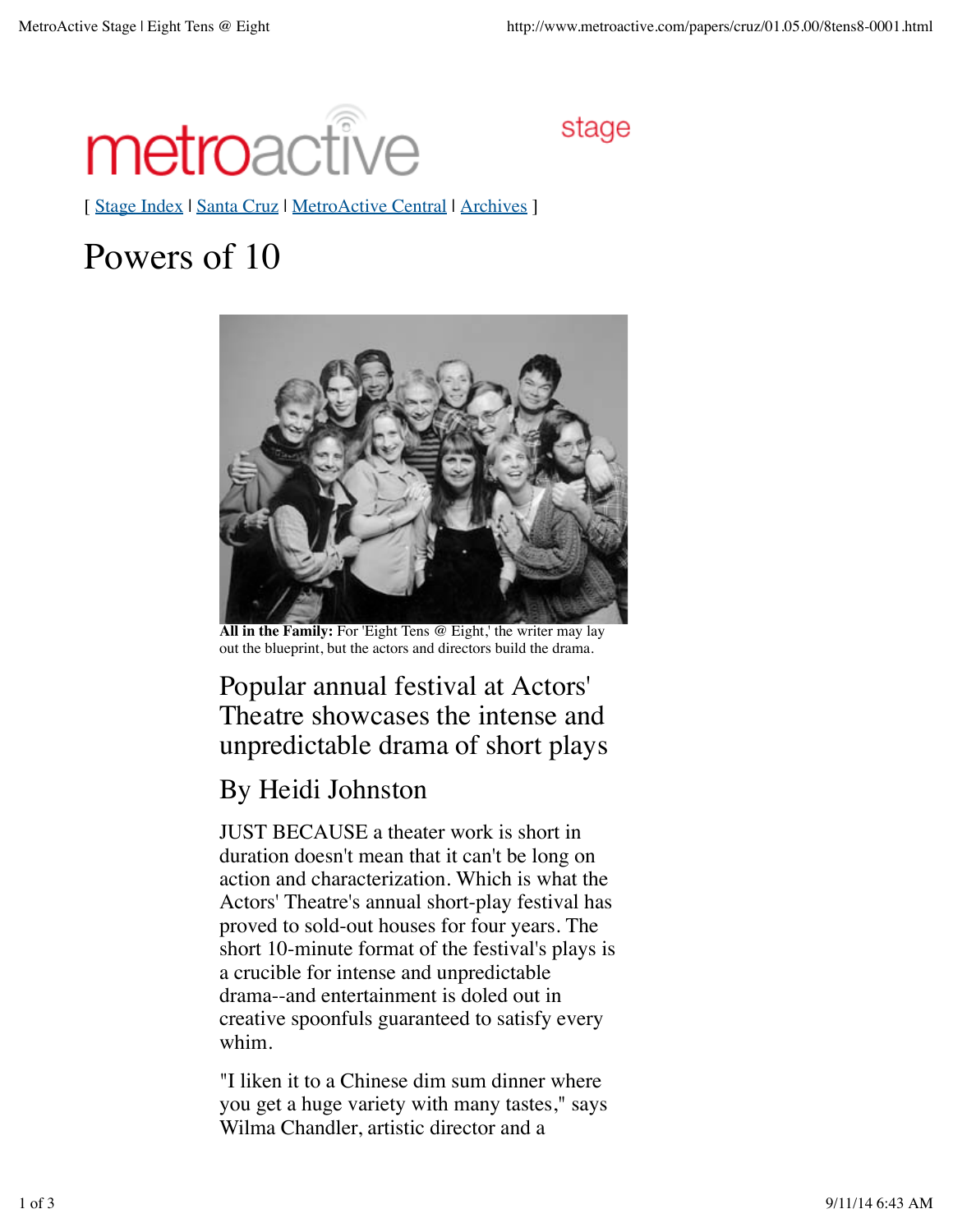contributing playwright for this year's edition of the festival, "Eight Tens @ Eight."

"Each year the variety of material is just amazing. There have been over 85 submissions this year," Chandler adds. "There are plays from the perspective of dishwasher utensils to the poignant portrayal of a Holocaust survivor."

Though developed as a showcase of local playwrights, "Eight Tens @ Eight" brings together dozens of performers for a collaborative effort. For some playwrights, the process of staging a play means that an individual dramatic vision comes to life like an errant child.

"My job is to provide a blueprint of the action," Patterson says. "The actors bring it to life on the physical plane."

Evan Hunt, director of Patterson's *Bob's Dinner*, explains that some playwrights aren't so willing to let the director and cast bring their work into the world.

"Some writers I have worked with have been hostile," Hunt says. "They show up and want to direct the play. John's not like that at all."

Frank Hilmes wrote *Mrs. Scheinbaum* in 40 minutes on a lunch break. For him the blueprint was elusive. "It was a puzzle; I am still amazed at how well it works," Hilmes says. "Somehow the characters took over the play. When they started to talk it all came together. [The actors] bring in one case 80 years in the other 40 years of emotion which comes out in that 10 minutes."

Created by prison inmate Paul Moran, *Rats in a Maze* tells of frustration and racism. Moran's is a unique vision, a challenge for any director to stage, explains Claire Braz-Valentine, who directs the play for the festival. Braz-Valentine, though, has worked with a prison art program for 10 years, and her direction of Moran's play